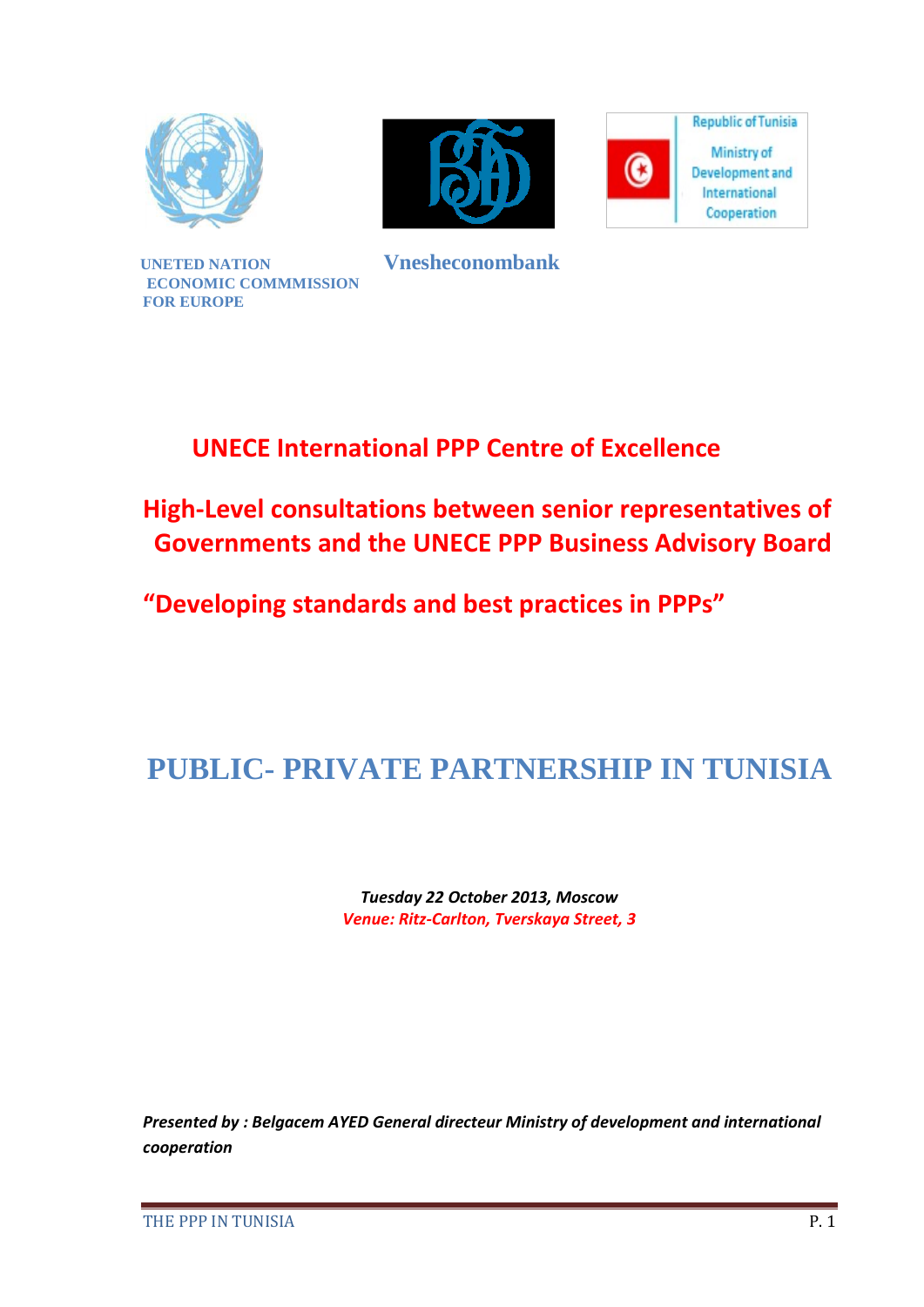## **PUBLIC- PRIVATE PARTNERSHIP IN TUNISIA**

### **Bref Introduction : Tunisia and its economy**

 Located in the north of Africa Tunisia has 164 thaousands sq Km of area and 1400 km of sea cost



- 10,7 Mio inhabitants in 2010
- 5 800 production companies (>10 employees)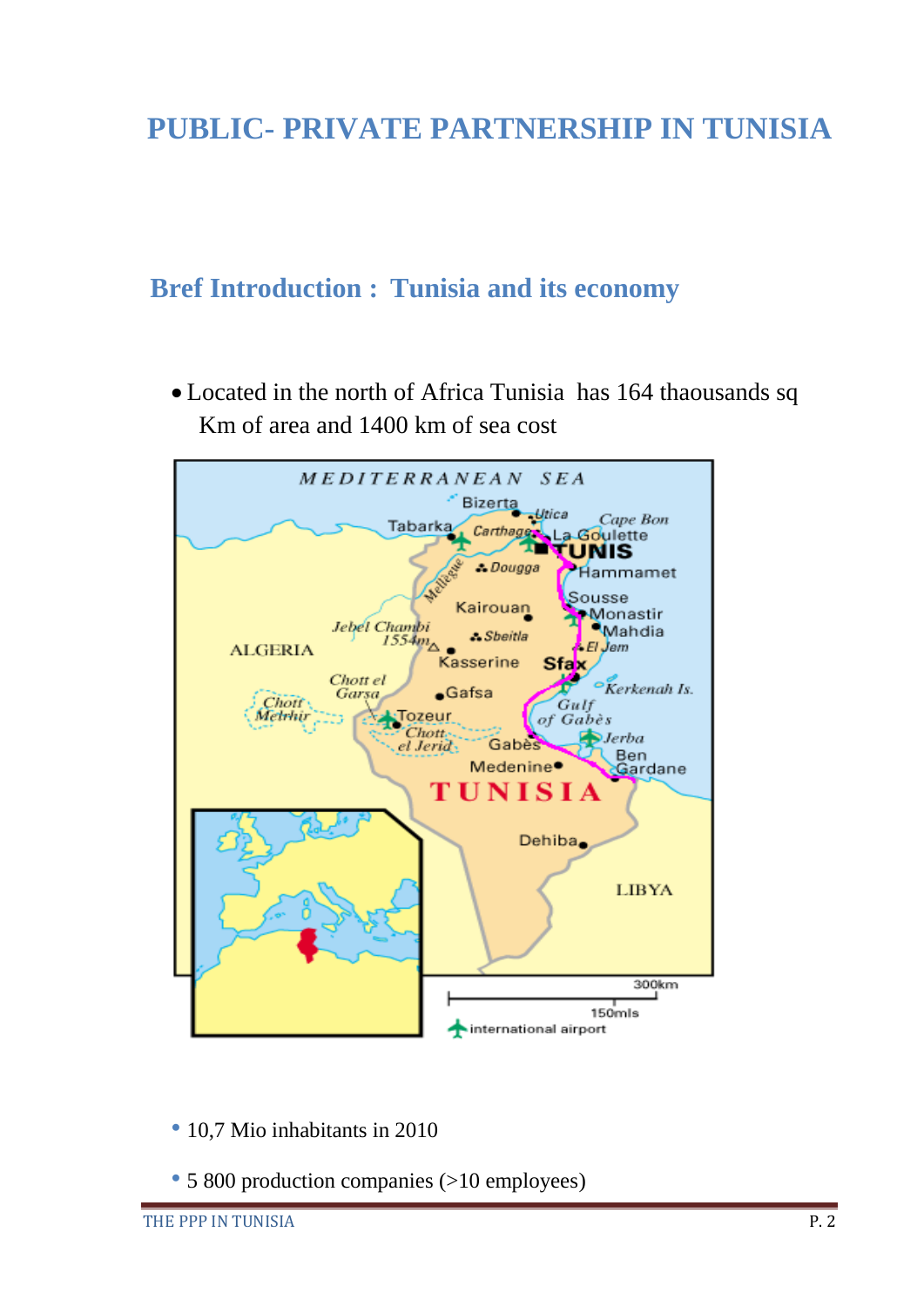• GDP per capita 3950 US D (2010)

| <b>GDP Growth per year (%)</b> | (% )   |
|--------------------------------|--------|
| 1970 - 2010                    | 5      |
| 2011                           | $-1.9$ |
| 2012                           | 3.6    |
| 2013                           |        |

| Share in GDP by sector (%)                          | 2010 |
|-----------------------------------------------------|------|
| <b>Agriculture and Fisheries</b>                    | 11,5 |
| Manufacturing                                       | 19,7 |
| Non-manufacturing (energy, mining, water,)          | 7,4  |
| Merchant Services (tourism,<br>banking, ensurance,) | 48,4 |
| <b>Others</b>                                       | 13   |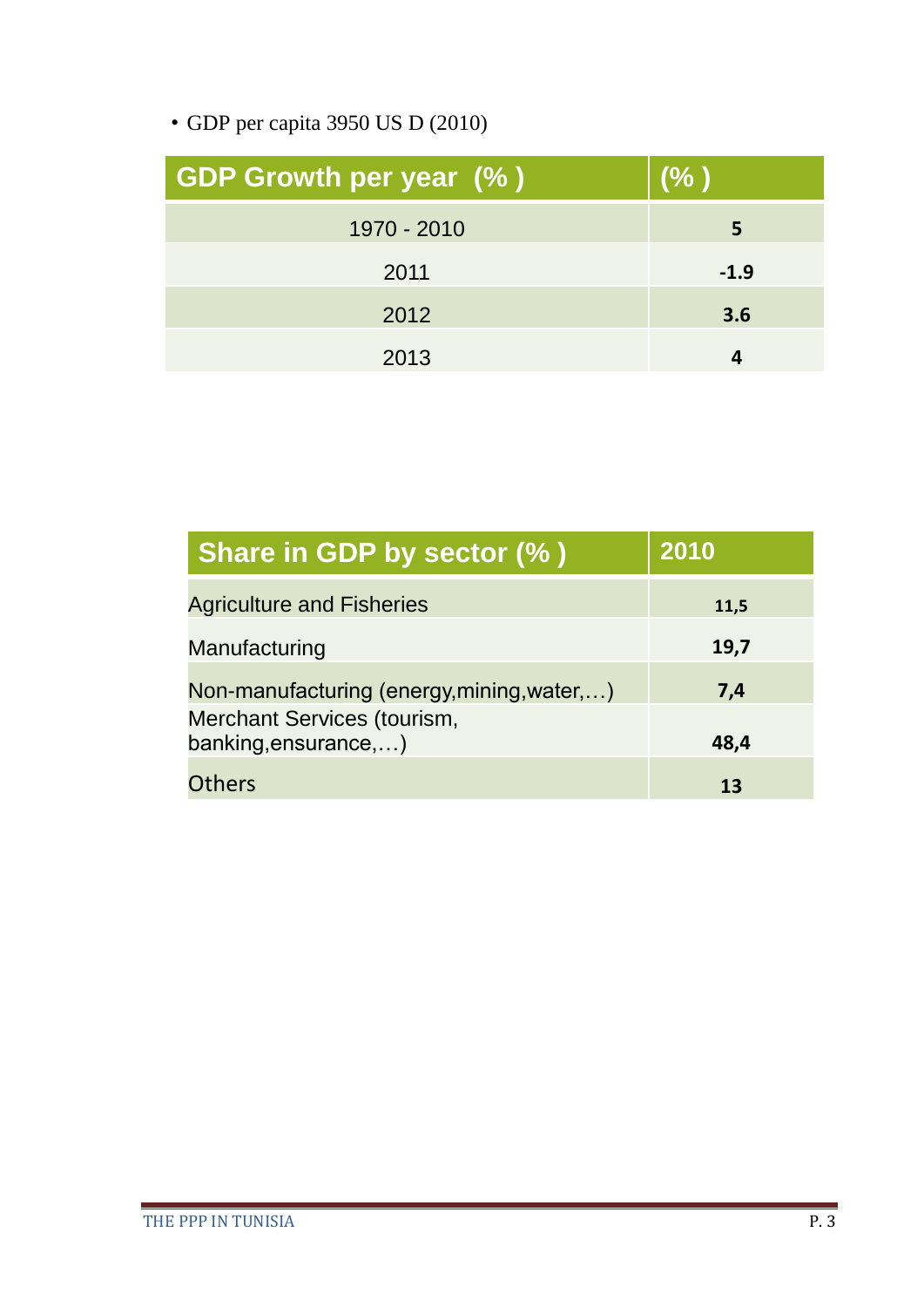## **THE PPPs IN TUNISIA**

The private sector participation in the financing, construction and management of infrastructure and equipment in Tunisia dates back to the 80s .

The most common public-private partnership contractual form in Tunisia, is the concession.

### **MAJOR PPP PROJECTS IN TUNISIA**

The goal is not to quote but to show how the Tunisian legislation has evolved based on the experience required

#### **1- Successful call** :

#### **Power Plant of Rades**

The project's objective is to achieve a mode BOO power plant with a capacity of 471 mega watts to secure the national electricity production .

For selecting a short list the tender was launched in 1997.

The contract was awarded to U.S. investors (60%) and Japaneese investors (40%).

The project starts in 2002 and it costs 260 million U.S. Dollars.

The main selection criteria were:

- The experience of similar projects
- The possession of power plant
- Experience in project financing without recourse to the state guarantee
- The financial capacity of the investor

Several contracts were signed between the investor and the STEG to have:

- Concession Agreement falling on 30 years
- Power Purchase Agreement
- Gas Agreement
- Land Lease Agreement
- Direct Agreement with Ministry
- Direct Agreement with STEG
- Novation Agreement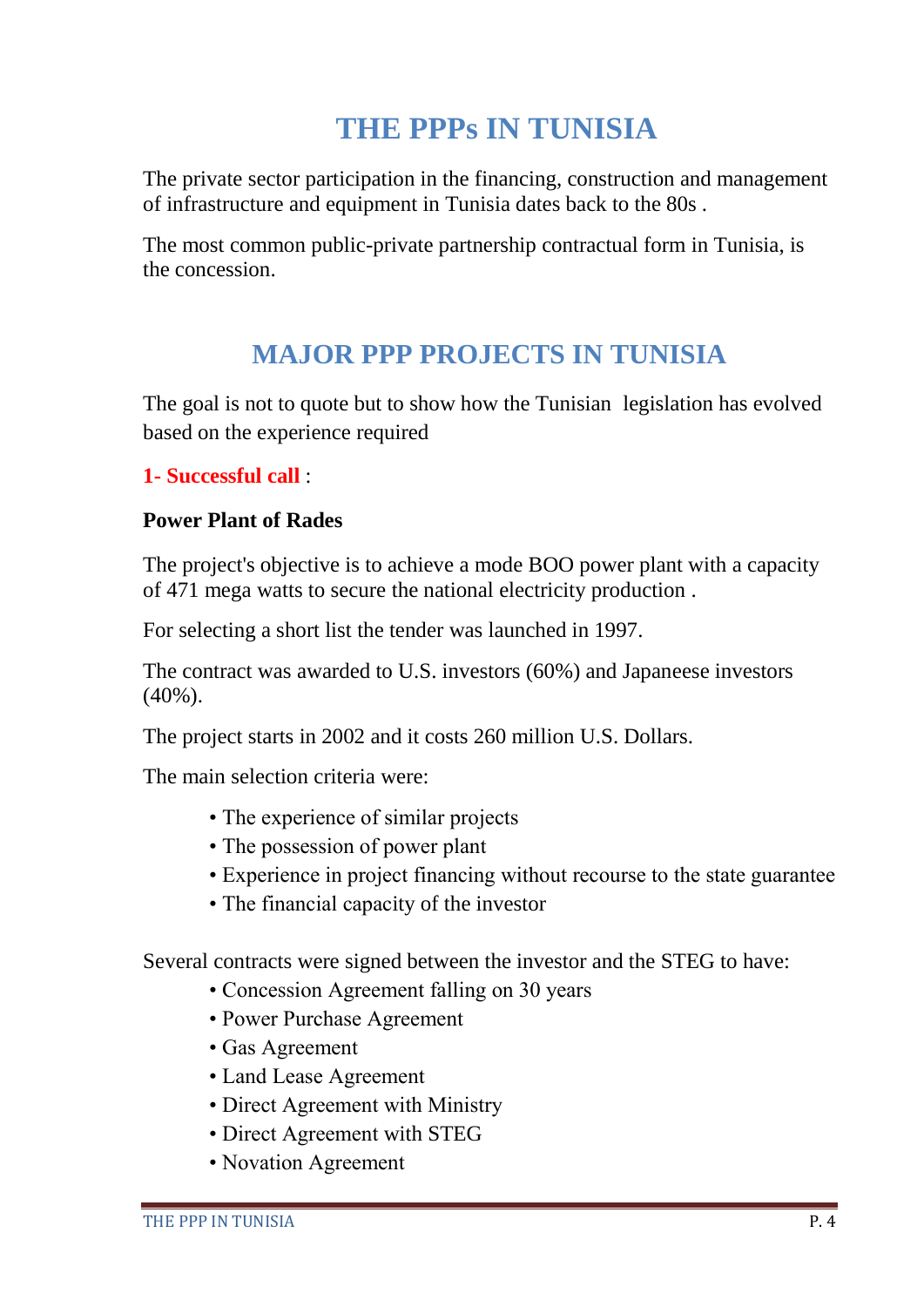The purchase contract for electricity with STEG provides that the purchase price consists of a fixed part and a variable part.

The payment is Tunisian dinar and the transfer of profits is on a diet change in Tunisia.



#### Plan de sitiation

#### **Enfidha Airport**

Construction of a new airport under a BOT concession for the decongestion of airports of Tunis and Monastir with a capacity of 5 million passengers / year i twill be 30 million passengers / year terms.

The concession was awarded to Turkish group TAV for 40 years

The aeroport was opereted in November 2009 and costs 1000 Mdt .

The dealer was still managing the airport of Monastir .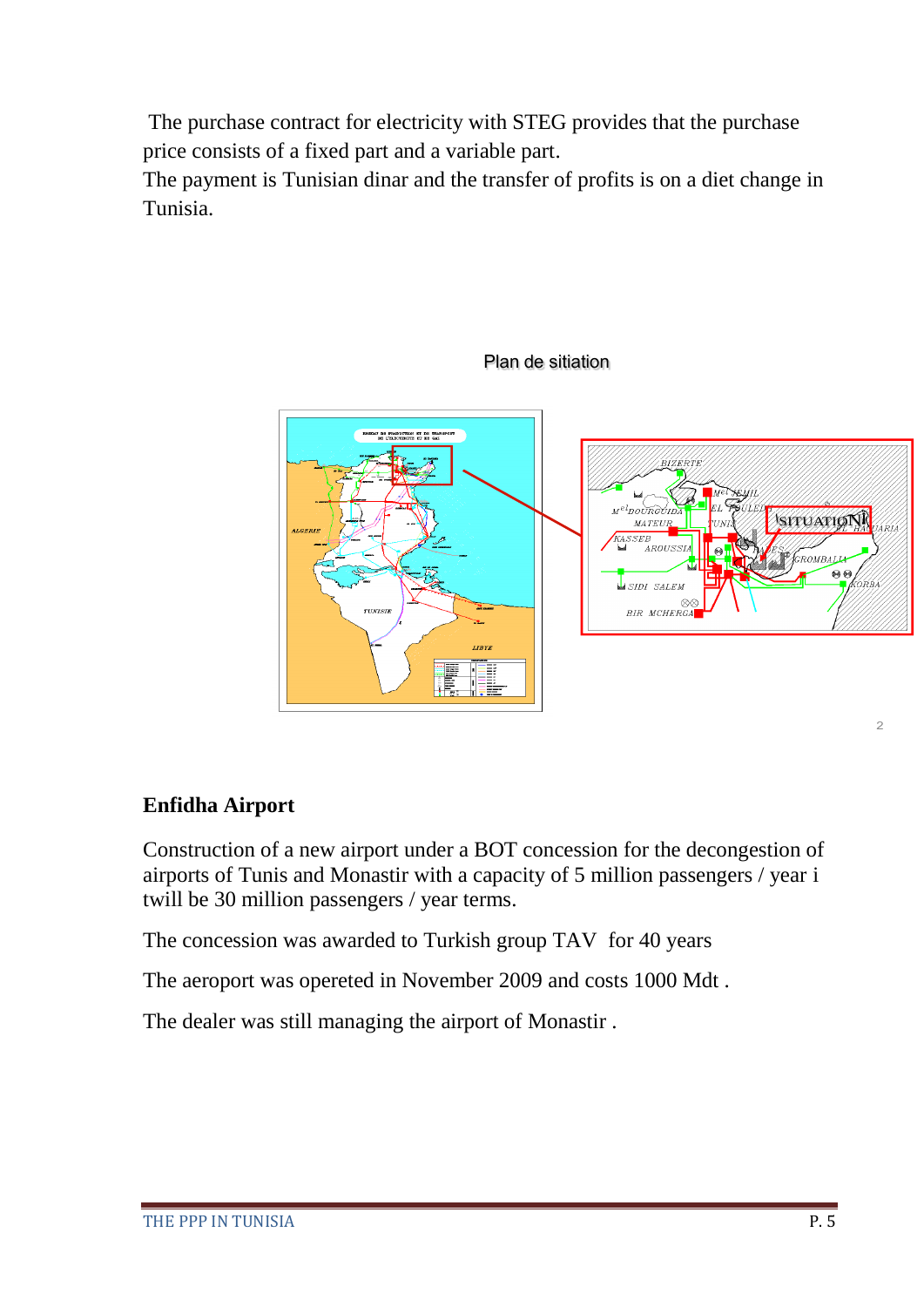

#### **Cruise terminal**

Construction and operation of a cruise terminal at the port of La Goulette and a tourist village.

The concession period has been set at 30 years, renewable up to 20 years and was awarded following an unsolicited offer .

#### **Operation and management of wastewater treatment plants ,**

Private participation in the sanitation sector began in 1996, but as a simple public tender for a period of 3 to 5 years .

Currently private sector manages and operate 23% of the sanitation infrastructure with an annual cost of 8.7 MD .

The National Sanitation Office ( ONAS) believes that the private sector plays its role . That has allowed ONAS to focus on the development of its network and the strategic studies.

Given that most of the contracts expire by 2014, ONAS was invited to follow national guidance by adopting concessions and PPPs

#### **2. The failed calls**

#### **Deepwater port**

Construction of a deep water port at Enfidha under a BOT concession , the study of the project was completed in 2007 the tender was launched in 2008 and no offer was deemed admissible.

Problem of underestimation of the business and financial - no sharing of risk between the Tunisian government and the investor.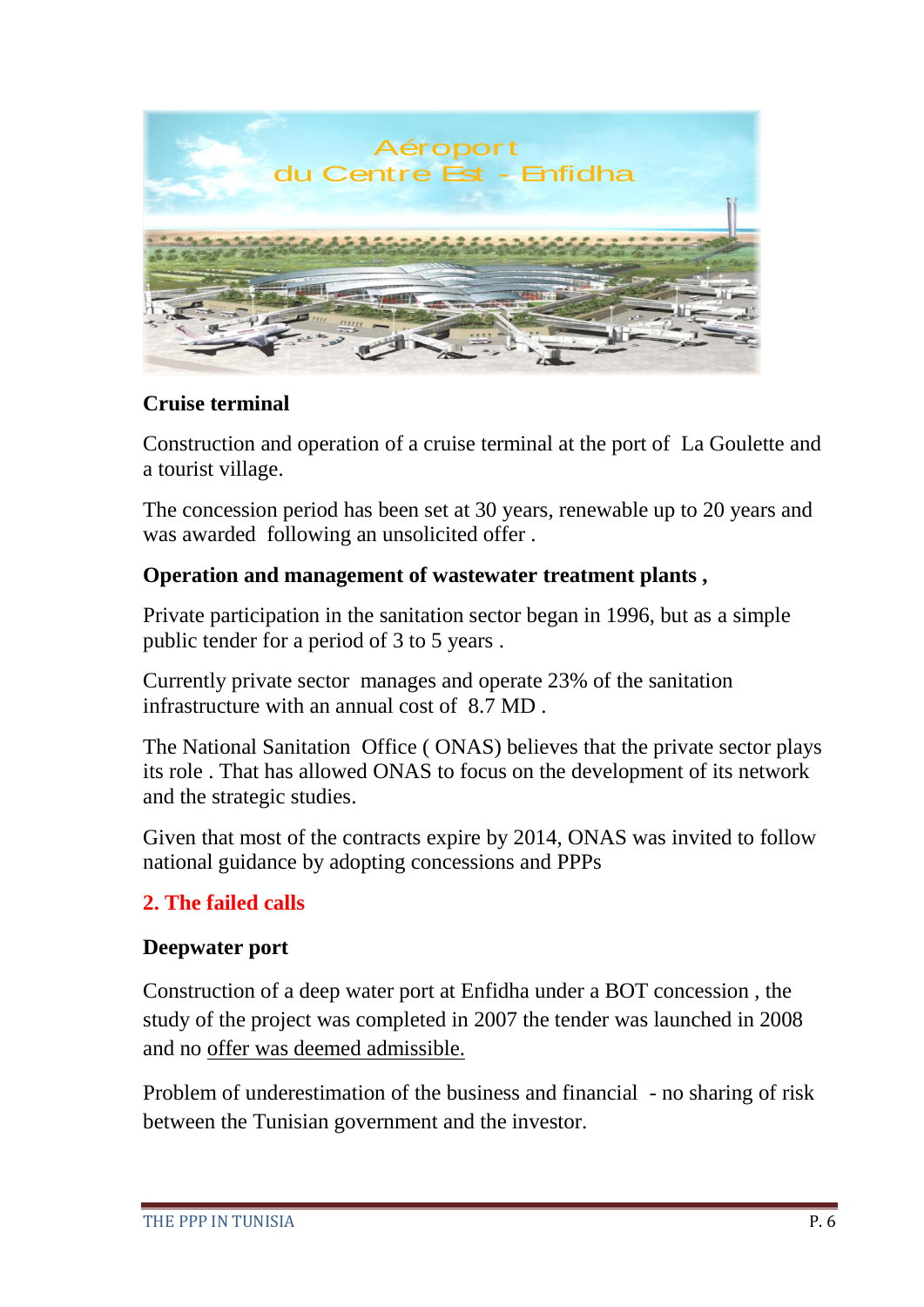The final conclusion that this project can not be realized in full BOT , the State shall contribute to finance this deep water port.

#### **Sea Water Desalination**

Finance ,build and manage a desalination sea water plant with a capacity of 50,000 m3 / day in Jerba under a BOT concession. The tender was launched in 2008 and saw the participation of five companies and groups .

By the end of 2010 the contractor was selected and go sign the agreement.

After the revolution in January 14th, 2011 the tender procedure is canceled because of lack of transparency and non-regulatory practices related for the selection of the contractor.

The project will be implemented directly by SONEDE and financed by external credit KFW

#### **Sewage Treatment Plant**

Construction of two sewage treatment plants in El Attar and Allef ( total capacity of 100,000 m3 / day ) and operation of two existing stations (south Méliane and Chotrana) ,

The preliminary study was completed in 2006 and the screening was launched in 2007 .Three dealers were shortlisted .

The feasibility study showed that the cost provided by private is higher than ONAS's cost and there is a challenging project .

A problem of underestimation of risk

#### **1.3 Conlusion**

In conclusion Preparing a PPP project takes more time , needs strong competece in the administration , deep and perfect stadies aible to show the best montage for the partner granting durability and adequate regulation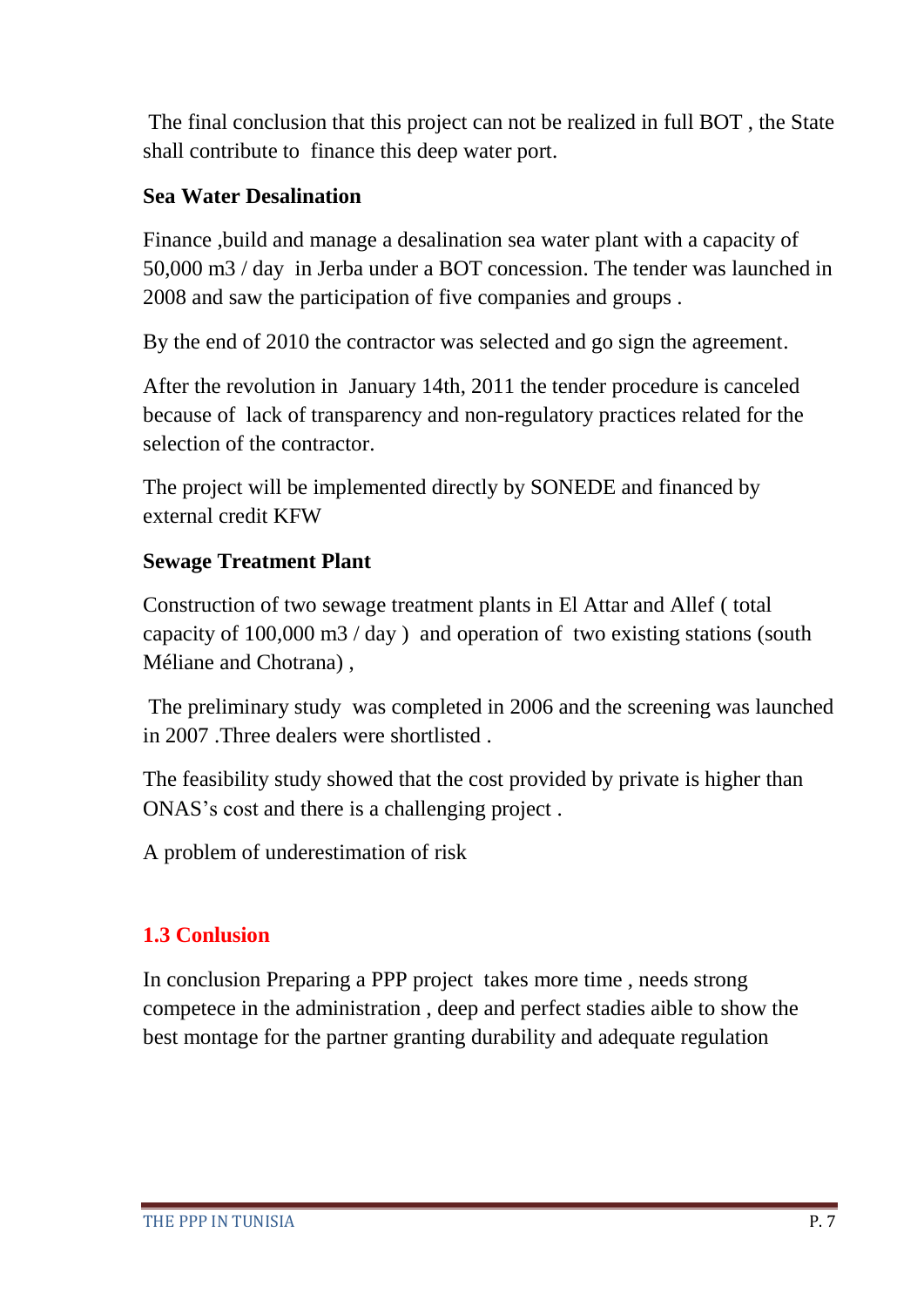### **OVERVIEW OF CHANGES IN THE REGUTALION OF PPP IN TUNISIA**

#### **1- CRITICAL ANALYSIS: CONCESSIONS**

- There are Several sectoral laws governing the granting of concessions :such as sanitation, waste management , electricity , transport, ports, airports, highways , urban parks , forests, oil , mining, economic areas ...
- Some sectoral texts announce the principle without specifying the methods for granting, monitoring and control of these concessions.
- some texts does'nt specify the rights and obligations and guarantees between the two parts of the concession contract , especially those relating to buildings and built as part of the concession facilities.
- The lack of a specialized institution for concession, the multiplicity of stakeholders and lack of coordination
- Lack of knowledge and / or lack of expertise in the field of development and negotiation of concession contracts at the administration
- Reluctance of the private sector due to the absence of a legal framework that covers all aspects of the concession.

#### **This led to the enactment of Law No. 2008-23 of April 1, 2008 on the regime of concessions to**:

- Strengthen and complete the sectoral laws
- preserve the specificities of each sector , keeping the relevant sectoral laws on the one hand , and to strengthen and complement the sectoral framework with a general framework for different aspects of concessions
- Interpret sectoral laws in case of ambiguity.
- A framework that can be applied in areas where the legislation does not expressly recognize the possibility of granting concessions.

#### **1- THE PRINCIPLES**

- financial equilibrium of the concession contract.
- risk-sharing between the parties of the concession contract.
- opening initiative grants to unsolicited applications .
- competitive bidding for the selection of the concessionaire.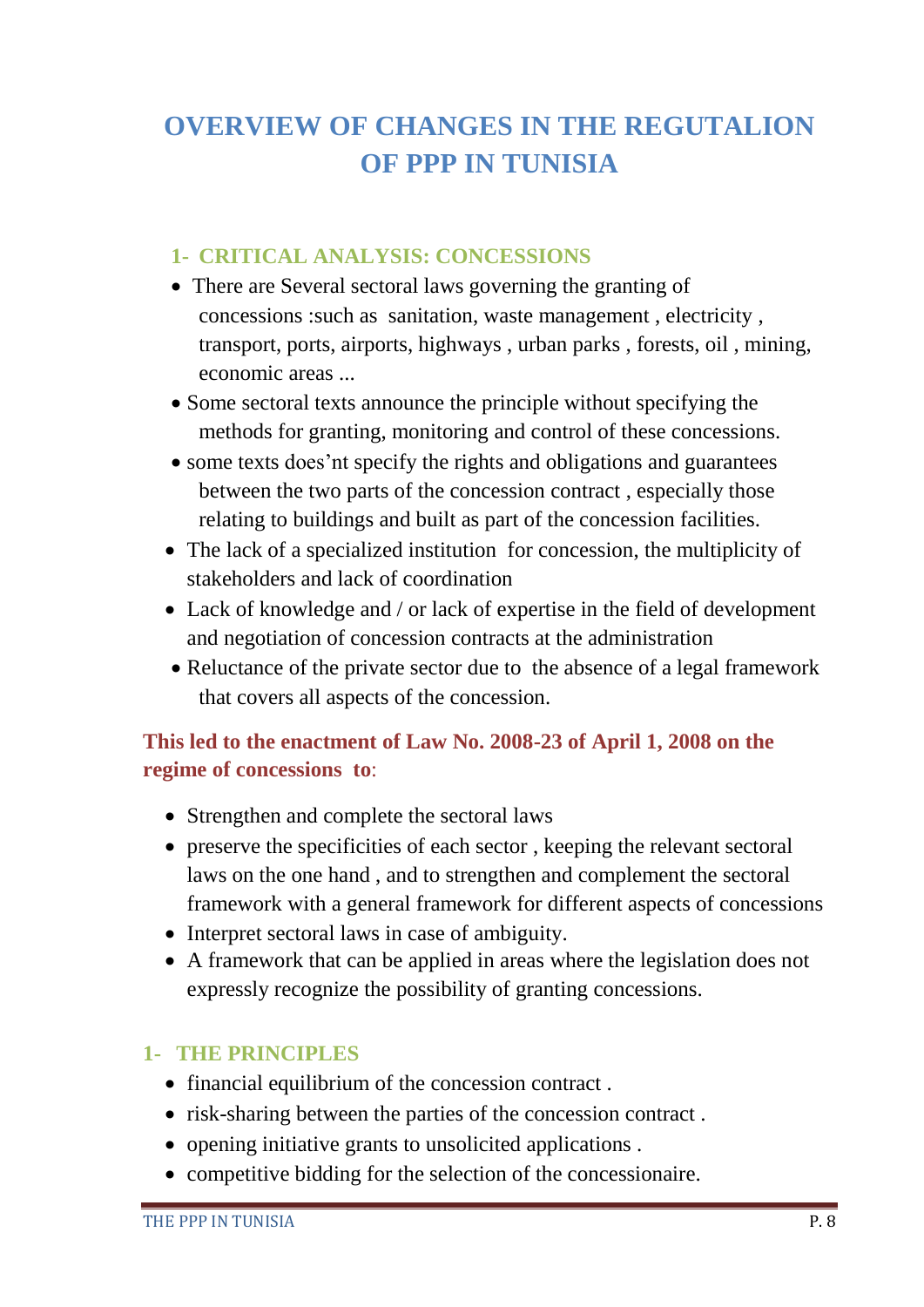- specify the mandatory information for each concession .
- determine the general rights and obligations of the contracting parties.
- identify and define the property of the concession.
- Spend the idea of a real right in the concessions.

#### **2- THE INSTITUTIONAL FRAMEWORK**

creating a monitoring unit concessions in the Prime Ministry (Decree 2008- 2965 of 8 September 2008 )

#### **3- DIFFICULTIES**

- The law provides precisely control the public entity and does not set a legal framework ..
- The law outright references to the contract that is a risk (ability of the public person to negotiate facing a very experienced and advised private partner).
- New techniques are not provided ( competitive dialogue control of the administrative court , protection of public finances and management by the judge accounts , criminalization of behaviors likely to seriously harm the public interest).
- The law is actually for large concessions (duty to create an ad hoc society, "Special PurposeVehicle " ( SPV )
- The law does not provide for its applicability to municipalities.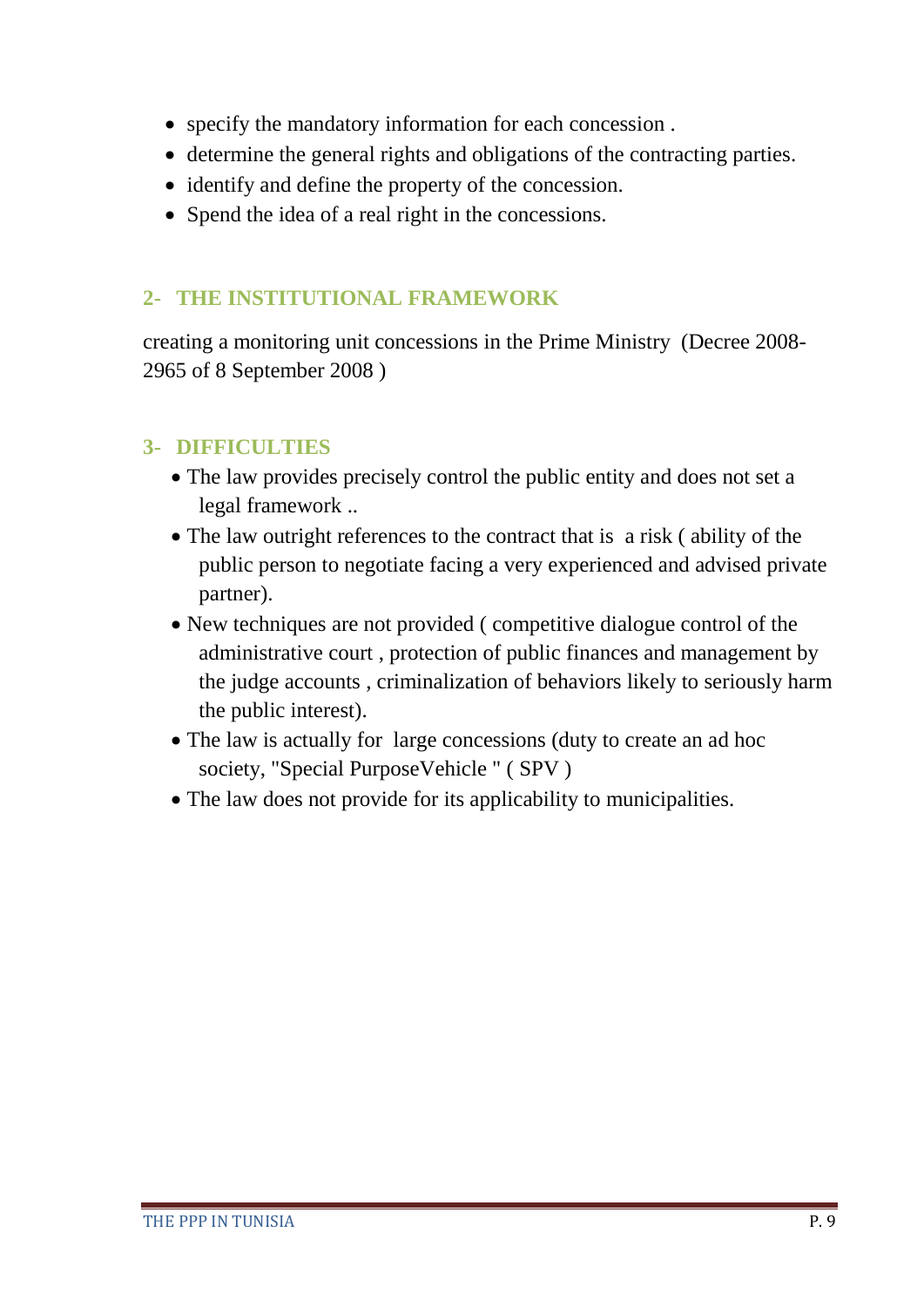# **NEW REGULATORY FRAMEWORK : PPP FRAMWORK LAW**

#### **1- NEW CONTEXT**

After the revolution the political, social and economic context has changed.

The new development model must meet the first challenge of creating jobs especially for university graduates , to ensure inclusive development , to reduce regional disparities , to develop sectors with high added value and innovation, to develop value chains based on the resources of regions and to ensure a growth rate of over 7% per year beyond 2016.

Given the pressure on public finances and the challenges, the state can not in itself raise the necessary funds to ensure soustable regional development and economic growth.

Thus the policy of greater private sector involvement in development efforts through a sustainable partnership.

The pulse of the role of the private requires the creation of a holy and transparent business climate and therefore an upgrade of the regulations in force.

The concession system has worked well for some types of projects that pay for themselves by charging fees but it showed the limits for others.

- Establishment of a National Committee in 2012 responsible for the preparation of the new regulatory framework has benefited from international technical assistance.
- An awareness and dialogue with civil society was engaged : round tables were organized around this theme
- A PPP Act was drafted and sent to the ANC for approval
- A decree establishing the High Authority for the PPP was written .
- A decree fixing the conditions, procedures and conditions for the award of concession contracts and public-private partnerships was written pending the approval of the Law on PPP .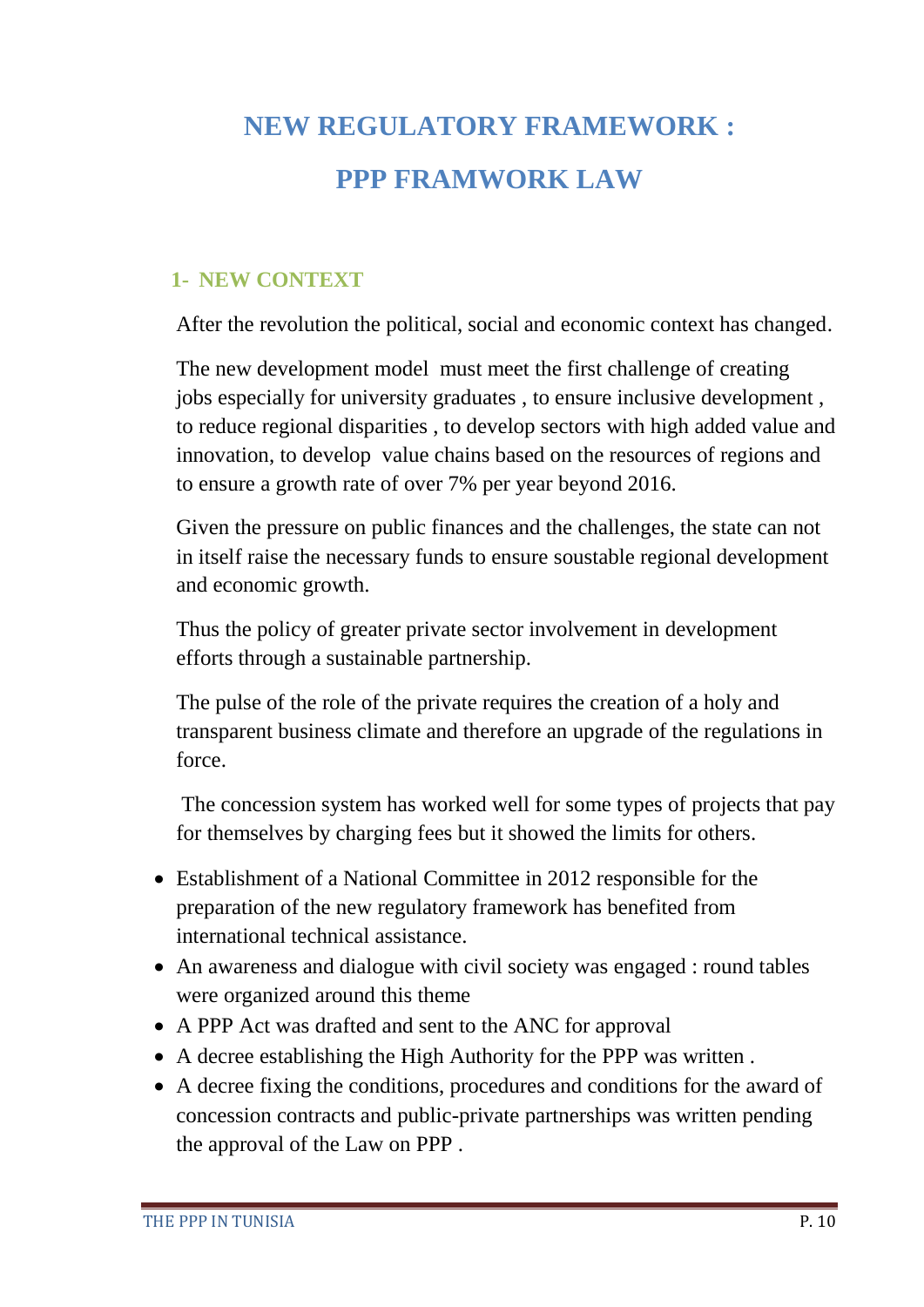#### **2- THE PRINCIPLES LAID IN THE NEW LAW ON CONTRACTS OF PPP IN TUNISIA**

- Transparency and equality before the public procurement
- the most advantageous offer
- the unsolicited offer
- Privacy
- integrity and absence of conflict of interest
- the exception of direct negotiation

#### **3- THE INSTITUTIONAL FRAMEWORK**

Creation of the national institution of public-private partnership under the supervision of the presidency of the government .

The missions of the national institution of ppp are:

- Provide advice to the government on issues relating to the various contractual forms.
- Coordinate proposals for public-private partnerships at the national level .
- Provide technical support to public entities
- Provide a notice of acceptance or rejection on the eligibility of projects
- Give an opinion about the documents presented relating to various stages of preparation and conclusion of PPP contracts